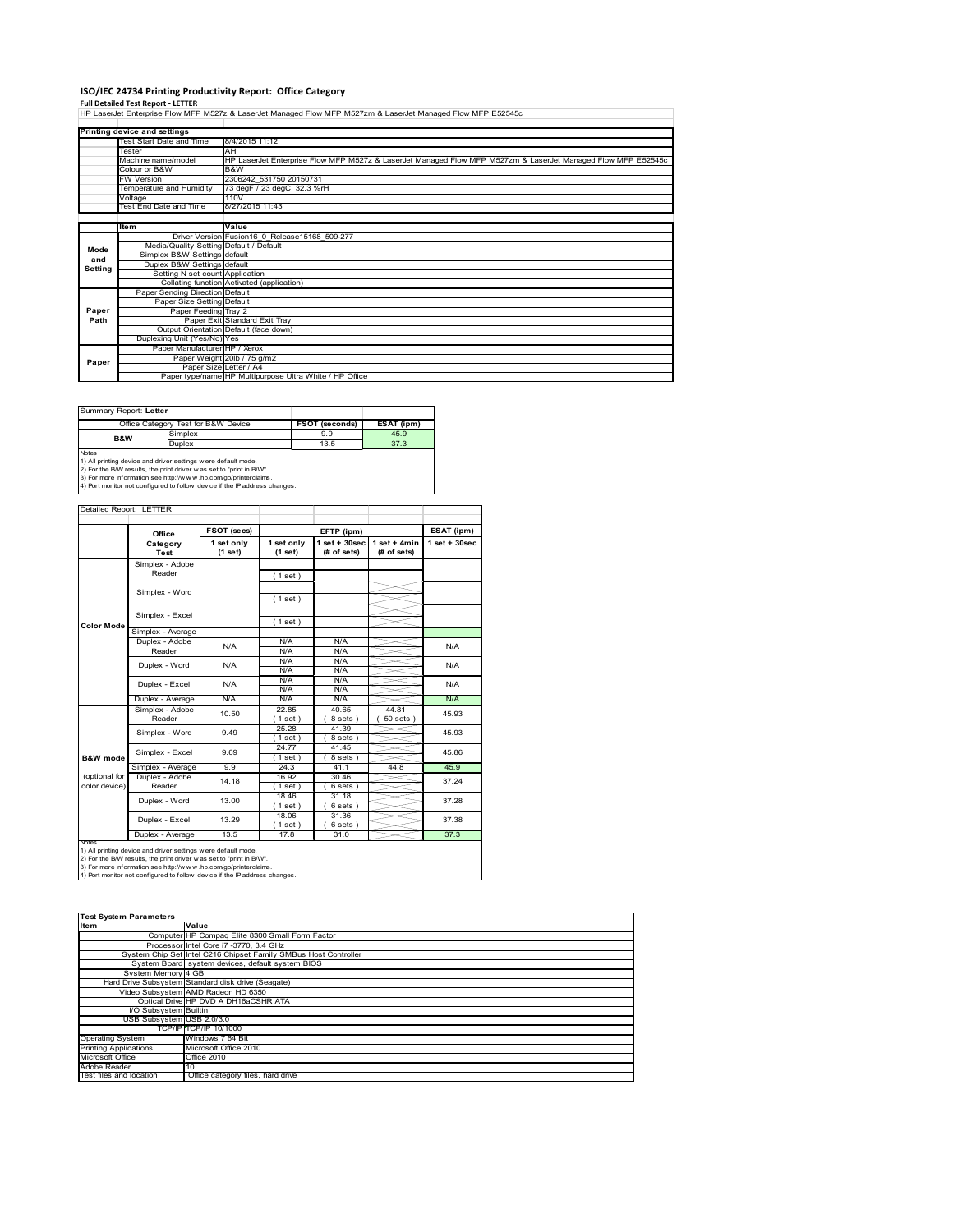## **ISO/IEC 24734 Printing Productivity Report: Office Category**

**Full Detailed Test Report ‐ A4** HP LaserJet Enterprise Flow MFP M527z & LaserJet Managed Flow MFP M527zm & LaserJet Managed Flow MFP E52545c

|         | Printing device and settings            |                                                                                                              |  |  |  |  |
|---------|-----------------------------------------|--------------------------------------------------------------------------------------------------------------|--|--|--|--|
|         | Test Start Date and Time                | 8/4/2015 11:12                                                                                               |  |  |  |  |
|         | Tester                                  | AH                                                                                                           |  |  |  |  |
|         | Machine name/model                      | HP LaserJet Enterprise Flow MFP M527z & LaserJet Managed Flow MFP M527zm & LaserJet Managed Flow MFP E52545c |  |  |  |  |
|         | Colour or B&W                           | B&W                                                                                                          |  |  |  |  |
|         | <b>FW Version</b>                       | 2306242 531750 20150731                                                                                      |  |  |  |  |
|         | Temperature and Humidity                | 73 degF / 23 degC 32.3 %rH                                                                                   |  |  |  |  |
|         | Voltage                                 | 110V                                                                                                         |  |  |  |  |
|         | <b>Test End Date and Time</b>           | 8/27/2015 11:43                                                                                              |  |  |  |  |
|         |                                         |                                                                                                              |  |  |  |  |
|         | <b>Item</b>                             | Value                                                                                                        |  |  |  |  |
|         |                                         | Driver Version Fusion16 0 Release15168 509-277                                                               |  |  |  |  |
| Mode    | Media/Quality Setting Default / Default |                                                                                                              |  |  |  |  |
| and     | Simplex B&W Settings default            |                                                                                                              |  |  |  |  |
| Setting | Duplex B&W Settings default             |                                                                                                              |  |  |  |  |
|         | Setting N set count Application         |                                                                                                              |  |  |  |  |
|         |                                         | Collating function Activated (application)                                                                   |  |  |  |  |
|         | Paper Sending Direction Default         |                                                                                                              |  |  |  |  |
|         | Paper Size Setting Default              |                                                                                                              |  |  |  |  |
| Paper   | Paper Feeding Tray 2                    |                                                                                                              |  |  |  |  |
| Path    |                                         | Paper Exit Standard Exit Tray                                                                                |  |  |  |  |
|         |                                         | Output Orientation Default (face down)                                                                       |  |  |  |  |
|         | Duplexing Unit (Yes/No) Yes             |                                                                                                              |  |  |  |  |
|         | Paper Manufacturer HP / Xerox           |                                                                                                              |  |  |  |  |
| Paper   |                                         | Paper Weight 20lb / 75 g/m2                                                                                  |  |  |  |  |
|         |                                         | Paper Size Letter / A4                                                                                       |  |  |  |  |
|         |                                         | Paper type/name HP Multipurpose Ultra White / HP Office                                                      |  |  |  |  |

| Summary Report: A4                  |                                                              |            |
|-------------------------------------|--------------------------------------------------------------|------------|
| Office Category Test for B&W Device | <b>FSOT (seconds)</b>                                        | ESAT (ipm) |
| Simplex                             | 10.2                                                         | 43.3       |
| <b>Duplex</b>                       | 13.7                                                         | 35.5       |
|                                     |                                                              |            |
|                                     | 1) All printing device and driver settings were default mode |            |

1) All printing device and driver settings were default mode.<br>2) For the B/W results, the print driver was set to "print in B/W".<br>3) For more information see http://www.hp.com/go/printerclaims.<br>4) Port monitor not configur

| Detailed Report: A4            |                           |                       |                       |                                |                               |                    |
|--------------------------------|---------------------------|-----------------------|-----------------------|--------------------------------|-------------------------------|--------------------|
|                                | Office                    | FSOT (secs)           |                       | EFTP (ipm)                     |                               | ESAT (ipm)         |
|                                | Category<br><b>Test</b>   | 1 set only<br>(1 set) | 1 set only<br>(1 set) | $1$ set + 30sec<br>(# of sets) | $1$ set + 4min<br>(# of sets) | $1$ set + $30$ sec |
|                                | Simplex - Adobe<br>Reader |                       | (1 set)               |                                |                               |                    |
|                                | Simplex - Word            |                       | (1 set)               |                                |                               |                    |
| Colour<br>Mode                 | Simplex - Excel           |                       | (1 set)               |                                |                               |                    |
|                                | Simplex - Average         |                       |                       |                                |                               |                    |
|                                | Duplex - Adobe<br>Reader  | N/A                   | N/A<br>N/A            | N/A<br>N/A                     |                               | N/A                |
|                                | Duplex - Word             | N/A                   | N/A<br>N/A            | N/A<br>N/A                     |                               | N/A                |
|                                | Duplex - Excel            | N/A                   | N/A<br>N/A            | N/A<br>N/A                     |                               | N/A                |
|                                | Duplex - Average          | N/A                   | N/A                   | N/A                            |                               | N/A                |
|                                | Simplex - Adobe<br>Reader | 10.71                 | 22.40<br>$1$ set)     | 38.06<br>7 sets)               | 42.38<br>$48$ sets $)$        | 43.41              |
|                                | Simplex - Word            | 9.77                  | 24.56<br>$1$ set)     | 39.06<br>7 sets)               |                               | 43.38              |
| <b>B&amp;W</b> mode            | Simplex - Excel           | 9.96                  | 24.10<br>(1 set )     | 38.88<br>7 sets)               |                               | 43.38              |
|                                | Simplex - Average         | 10.2                  | 23.6                  | 38.6                           | 42.3                          | 43.3               |
| (optional for<br>color device) | Duplex - Adobe<br>Reader  | 13.87                 | 17.30<br>(1 set)      | 29.74<br>$6 sets$ )            |                               | 35.50              |
|                                | Duplex - Word             | 14.08                 | 17.04<br>$1$ set)     | 30.28<br>$6 sets$ )            |                               | 35.58              |
|                                | Duplex - Excel            | 13.00                 | 18.44<br>$1$ set)     | 30.24<br>$6 sets$ )            |                               | 35.50              |
|                                | Duplex - Average          | 13.7                  | 17.5                  | 30.0                           |                               | 35.5               |

notrest<br>1) All printing device and driver settings were default mode.<br>2) For the B/W results, the print driver was set to "print in B/W".<br>3) For more information see http://www.hp.com/go/printerclaims.<br>4) Por more informat

| <b>Test System Parameters</b> |                                                                 |  |  |  |  |
|-------------------------------|-----------------------------------------------------------------|--|--|--|--|
| <b>Item</b>                   | Value                                                           |  |  |  |  |
|                               | Computer HP Compaq Elite 8300 Small Form Factor                 |  |  |  |  |
|                               | Processor Intel Core i7 -3770, 3.4 GHz                          |  |  |  |  |
|                               | System Chip Set Intel C216 Chipset Family SMBus Host Controller |  |  |  |  |
|                               | System Board system devices, default system BIOS                |  |  |  |  |
| System Memory 4 GB            |                                                                 |  |  |  |  |
|                               | Hard Drive Subsystem Standard disk drive (Seagate)              |  |  |  |  |
|                               | Video Subsystem AMD Radeon HD 6350                              |  |  |  |  |
|                               | Optical Drive HP DVD A DH16aCSHR ATA                            |  |  |  |  |
| I/O Subsystem Builtin         |                                                                 |  |  |  |  |
| USB Subsystem USB 2.0/3.0     |                                                                 |  |  |  |  |
|                               | TCP/IP TCP/IP 10/1000                                           |  |  |  |  |
| <b>Operating System</b>       | Windows 7 64 Bit                                                |  |  |  |  |
| <b>Printing Applications</b>  | Microsoft Office 2010                                           |  |  |  |  |
| Microsoft Office              | Office 2010                                                     |  |  |  |  |
| Adobe Reader                  | 10                                                              |  |  |  |  |
| Test files and location       | Office category files, hard drive                               |  |  |  |  |
|                               |                                                                 |  |  |  |  |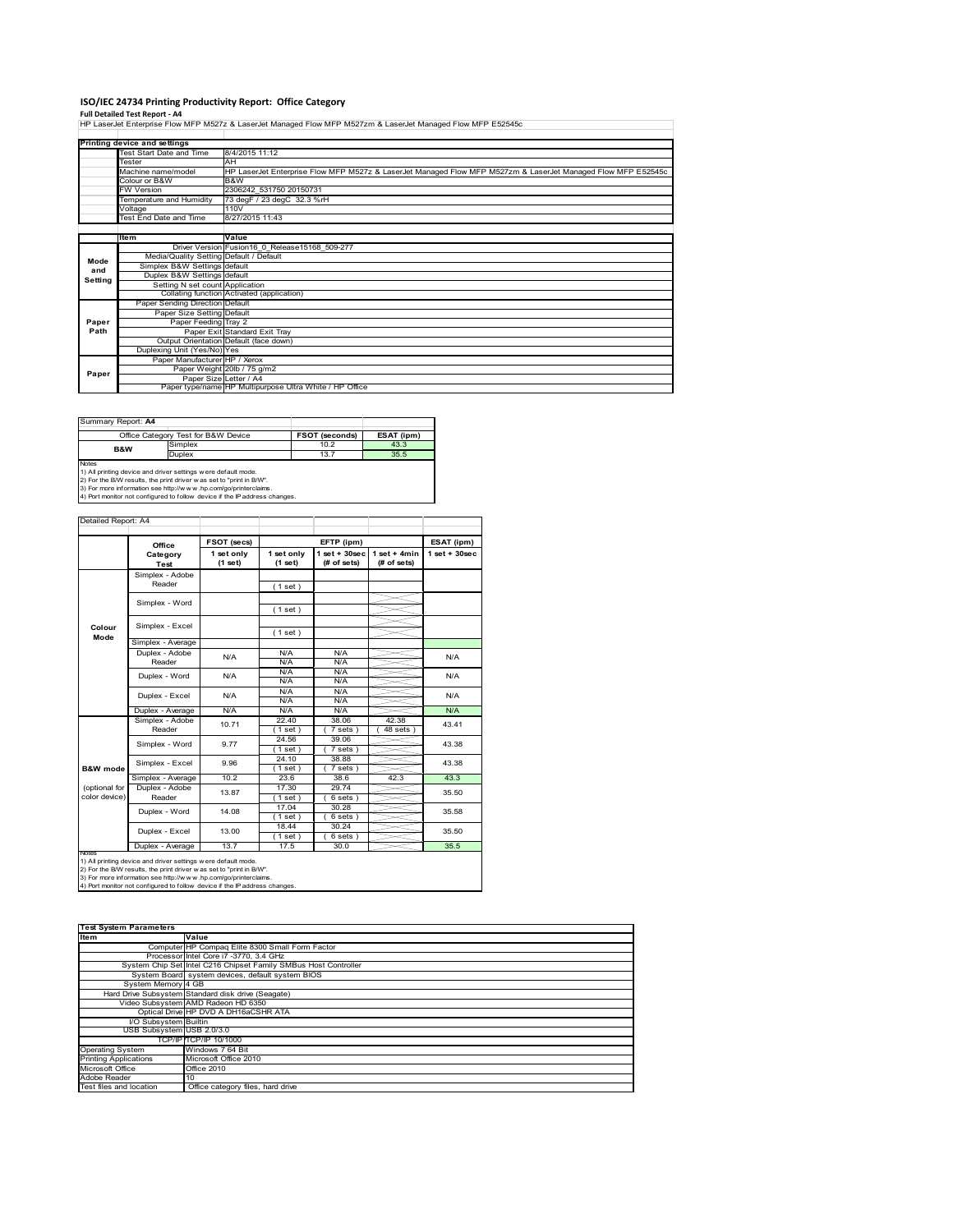## **ISO/IEC 24734 Printing Productivity Report: Office Category**

**Feature Performance Full Report ‐ Office Feature Performance Test** HP LaserJet Enterprise Flow MFP M527z & LaserJet Managed Flow MFP M527zm & LaserJet Managed Flow MFP E52545c

|         | Printing device and settings            |                                                                                                              |  |  |  |
|---------|-----------------------------------------|--------------------------------------------------------------------------------------------------------------|--|--|--|
|         | Test Start Date and Time                | 8/4/2015 11:12                                                                                               |  |  |  |
|         | Tester                                  | <b>AH</b>                                                                                                    |  |  |  |
|         | Machine name/model                      | HP LaserJet Enterprise Flow MFP M527z & LaserJet Managed Flow MFP M527zm & LaserJet Managed Flow MFP E52545c |  |  |  |
|         | Colour or B&W                           | B&W                                                                                                          |  |  |  |
|         | <b>FW Version</b>                       | 2306242 531750 20150731                                                                                      |  |  |  |
|         | Temperature and Humidity                | 73 degF / 23 degC 32.3 %rH                                                                                   |  |  |  |
|         | Voltage                                 | 110V                                                                                                         |  |  |  |
|         | Test End Date and Time                  | 8/27/2015 11:43                                                                                              |  |  |  |
|         |                                         |                                                                                                              |  |  |  |
|         | Item                                    | Value                                                                                                        |  |  |  |
|         |                                         | Driver Version Fusion16 0 Release15168 509-277                                                               |  |  |  |
| Mode    | Media/Quality Setting Default / Default |                                                                                                              |  |  |  |
| and     | Simplex B&W Settings default            |                                                                                                              |  |  |  |
| Setting | Duplex B&W Settings default             |                                                                                                              |  |  |  |
|         | Setting N set count Application         |                                                                                                              |  |  |  |
|         |                                         | Collating function Activated (application)                                                                   |  |  |  |
|         | Paper Sending Direction Default         |                                                                                                              |  |  |  |
|         | Paper Size Setting Default              |                                                                                                              |  |  |  |
| Paper   | Paper Feeding Tray 2                    |                                                                                                              |  |  |  |
| Path    |                                         | Paper Exit Standard Exit Tray                                                                                |  |  |  |
|         |                                         | Output Orientation Default (face down)                                                                       |  |  |  |
|         | Duplexing Unit (Yes/No) Yes             |                                                                                                              |  |  |  |
|         | Paper Manufacturer HP / Xerox           |                                                                                                              |  |  |  |
| Paper   |                                         | Paper Weight 20lb / 75 g/m2                                                                                  |  |  |  |
|         | Paper Size Letter / A4                  |                                                                                                              |  |  |  |
|         |                                         | Paper type/name HP Multipurpose Ultra White / HP Office                                                      |  |  |  |

| <b>ISO Print Productivity Report: Feature Performance Test Summary</b>                                                                                                                                                                                                                            |         |                                      |                                      |  |
|---------------------------------------------------------------------------------------------------------------------------------------------------------------------------------------------------------------------------------------------------------------------------------------------------|---------|--------------------------------------|--------------------------------------|--|
|                                                                                                                                                                                                                                                                                                   |         |                                      | <b>Feature Performance Ratio</b>     |  |
| <b>Printing Modes</b>                                                                                                                                                                                                                                                                             |         | A5 and Legal                         |                                      |  |
| (Feature Adobe Reader - Office test file)                                                                                                                                                                                                                                                         |         | FSOT (base)<br><b>FSOT (feature)</b> | <b>ESAT (feature)</b><br>ESAT (base) |  |
| A5 Landscape Feed - Colour                                                                                                                                                                                                                                                                        | Simplex |                                      |                                      |  |
| <b>A5 Portrait Feed - Colour</b>                                                                                                                                                                                                                                                                  | Simplex |                                      |                                      |  |
| Legal - Colour                                                                                                                                                                                                                                                                                    | Simplex |                                      |                                      |  |
| Legal - Colour                                                                                                                                                                                                                                                                                    | Duplex  |                                      |                                      |  |
| A5 Landscape Feed - B/W                                                                                                                                                                                                                                                                           | Simplex | 135%                                 | 152%                                 |  |
| <b>A5 Portrait Feed - B/W</b>                                                                                                                                                                                                                                                                     | Simplex |                                      |                                      |  |
| Legal - B/W                                                                                                                                                                                                                                                                                       | Simplex |                                      |                                      |  |
| Legal - B/W                                                                                                                                                                                                                                                                                       | Duplex  |                                      |                                      |  |
| <b>Notes</b><br>1) All printing device and driver settings were default mode.<br>2) Test conducted with 8-paper Office Feature Performance file.<br>3) For more information see http://www.hp.com/go/printerclaims.<br>4) Port monitor not configured to follow device if the IP address changes. |         |                                      |                                      |  |

**FSOT Base ESAT Base 1 set FSOT (secs) 1 set + 30 sec ESAT (ipm) FSOT (base) FSOT (feature) ESAT (feature) ESAT (base) Simplex A5 Landscape Feed - Colour Simplex A5 Portrait Feed - Colour Legal Simplex - Colour Legal Duplex - Colour Simplex A5 Landscape Feed - B/W** 16.85 43.36 12.49 66.0 135% 152% **Simplex A5 Portrait Feed - B/W** 16.85 43.36 **Legal Simplex - B/W** 16.85 43.36 **Legal Duplex - B/W** 16.85 43.36 Notes<br>1) All printing device and driver settings were default mode.<br>2) Test conducted with 8-paper Office Feature Performance file<br>3) For more information see http://www.hp.com/go/printerclaims.<br>4) Por more information see **Feature Performance Full Report - Feature Printing Mode: 'Office' Feature Performance Test Feature Performance A5 and Legal Base Printing Mode Printing Modes Feature Adobe Reader - Office test file (8-page)**

|        | <b>Test System Parameters</b> |                                                                 |
|--------|-------------------------------|-----------------------------------------------------------------|
|        | <b>Item</b>                   | Value                                                           |
|        |                               | Computer HP Compaq Elite 8300 Small Form Factor                 |
|        |                               | Processor Intel Core i7 -3770, 3.4 GHz                          |
|        |                               | System Chip Set Intel C216 Chipset Family SMBus Host Controller |
|        |                               | System Board system devices, default system BIOS                |
| Test   | System Memory 4 GB            |                                                                 |
| System |                               | Hard Drive Subsystem Standard disk drive (Seagate)              |
|        |                               | Video Subsystem AMD Radeon HD 6350                              |
|        |                               | Optical Drive HP DVD A DH16aCSHR ATA                            |
|        | I/O Subsystem Builtin         |                                                                 |
|        | USB Subsystem USB 2.0/3.0     |                                                                 |
| 1/O    |                               | TCP/IP TCP/IP 10/1000                                           |
|        | <b>Operating System</b>       | Windows 7 64 Bit                                                |
|        | <b>Printing Applications</b>  | Microsoft Office 2010                                           |
|        | Software Microsoft Office     | <b>Office 2010</b>                                              |
|        | Adobe Reader                  | 10                                                              |
|        | Test files and location       | Office category files, hard drive                               |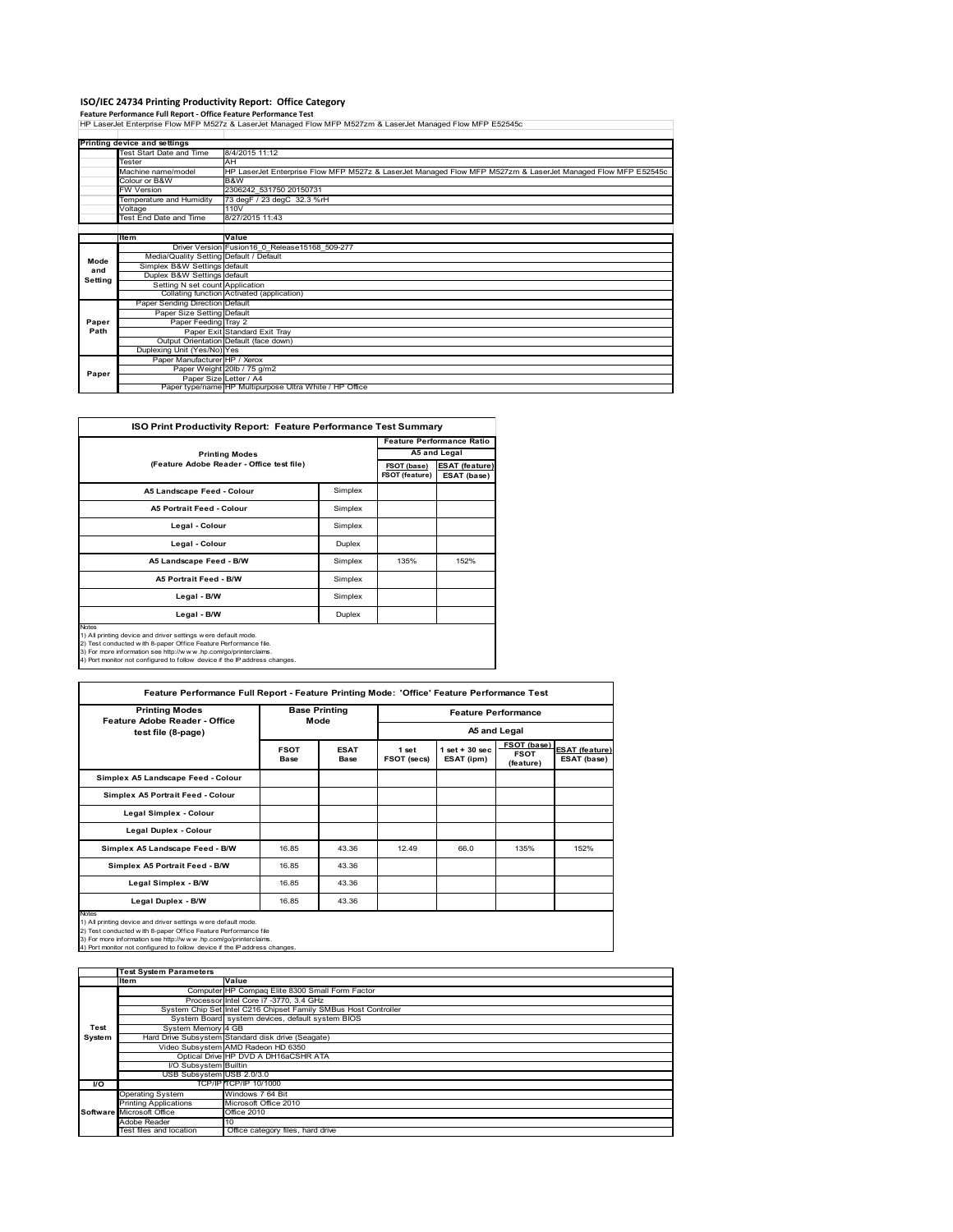#### **ISO/IEC 17629 First Print Out Time Report: Office Category**

**Full Detailed Test Report ‐ LETTER** HP LaserJet Enterprise Flow MFP M527z & LaserJet Managed Flow MFP M527zm & LaserJet Managed Flow MFP E52545c

|            | Printing device and settings               |                                                                                                              |
|------------|--------------------------------------------|--------------------------------------------------------------------------------------------------------------|
|            | Test Start Date and Time                   | 8/4/2015 11:12                                                                                               |
|            | Tester                                     | AH                                                                                                           |
|            | Machine name/model                         | HP LaserJet Enterprise Flow MFP M527z & LaserJet Managed Flow MFP M527zm & LaserJet Managed Flow MFP E52545c |
|            | Colour or B&W                              | B&W                                                                                                          |
|            | <b>FW Version</b>                          | 2306242 531750 20150731                                                                                      |
|            | Configuration (options)                    | Default                                                                                                      |
|            | Controller                                 | 1.117                                                                                                        |
|            | Printing device page count                 | Not Specified                                                                                                |
|            | Printing supplies page count Not Specified |                                                                                                              |
|            | Temperature and Humidity                   | 73 degF / 23 degC 32.3 %rH                                                                                   |
|            | Voltage                                    | 110V                                                                                                         |
|            | Test End Date and Time                     | 8/27/2015 11:43                                                                                              |
|            |                                            |                                                                                                              |
|            | ltem                                       | Value                                                                                                        |
| Mode       | PDL and driver version                     | Fusion16 0 Release15168 509-277                                                                              |
| and        | Print Quality mode                         | default                                                                                                      |
| Setting    | <b>B&amp;W</b> settings                    | default                                                                                                      |
|            | Paper feed orientation                     | Short Edge                                                                                                   |
| Paper      | Paper type setting                         | default                                                                                                      |
|            | Paper feeding                              | Standard cassette                                                                                            |
|            | Paper exit                                 | Standard exit trav                                                                                           |
| Paper Path | Output orientation                         | default (face up or face down)                                                                               |

| ISO First Page Out Time Summary Report: Office Category                                                                                        |         |                                  |  |  |  |
|------------------------------------------------------------------------------------------------------------------------------------------------|---------|----------------------------------|--|--|--|
| Summary Report: Letter                                                                                                                         |         |                                  |  |  |  |
|                                                                                                                                                |         | <b>FPOT from Ready (seconds)</b> |  |  |  |
| <b>B&amp;W</b>                                                                                                                                 | Simplex | 5.90                             |  |  |  |
|                                                                                                                                                | Duplex  | 10.48                            |  |  |  |
| Notes<br>1) All printing device and driver settings w ere default mode.<br>2) For the B/W results, the print driver was set to "print in B/W". |         |                                  |  |  |  |
| 3) For more information see http://www.hp.com/go/printerclaims.                                                                                |         |                                  |  |  |  |

3) For more information see http://w w w .hp.com/go/printerclaims.<br>4) Port monitor not configured to follow device if the IP address changes.<br>5) Page counts w ere collected after completion of the tests.

|                                                        |                                                                                                                                                                                                                                                                                                                                                                                                              | ISO First Page Out Time Report: Office Category |                                   |                                   |                            |                   |            |
|--------------------------------------------------------|--------------------------------------------------------------------------------------------------------------------------------------------------------------------------------------------------------------------------------------------------------------------------------------------------------------------------------------------------------------------------------------------------------------|-------------------------------------------------|-----------------------------------|-----------------------------------|----------------------------|-------------------|------------|
| <b>Detailed Report: LETTER</b>                         |                                                                                                                                                                                                                                                                                                                                                                                                              |                                                 |                                   |                                   |                            |                   |            |
|                                                        |                                                                                                                                                                                                                                                                                                                                                                                                              | Word<br>(seconds)                               | Excel<br>(seconds)                | Adobe<br>Reader<br>(seconds)      | Average<br>(seconds)       | <b>Delay Time</b> |            |
|                                                        | FPOT from Ready - Simplex                                                                                                                                                                                                                                                                                                                                                                                    |                                                 |                                   |                                   |                            |                   |            |
|                                                        | FPOT from Ready - Duplex                                                                                                                                                                                                                                                                                                                                                                                     |                                                 |                                   |                                   |                            |                   |            |
| <b>Color Mode</b>                                      | FPOT from Sleep - Simplex                                                                                                                                                                                                                                                                                                                                                                                    |                                                 |                                   | N/A                               |                            |                   |            |
|                                                        | Recovery Time                                                                                                                                                                                                                                                                                                                                                                                                |                                                 |                                   |                                   |                            |                   |            |
|                                                        | FPOT from Off - Simplex                                                                                                                                                                                                                                                                                                                                                                                      |                                                 |                                   |                                   |                            |                   |            |
|                                                        | Warm-up Time                                                                                                                                                                                                                                                                                                                                                                                                 |                                                 |                                   |                                   |                            |                   |            |
|                                                        | FPOT from Ready - Simplex                                                                                                                                                                                                                                                                                                                                                                                    | 5.59                                            | 5.71                              | 6.39                              | 5.90                       | 21 Seconds        |            |
|                                                        | FPOT from Ready - Duplex                                                                                                                                                                                                                                                                                                                                                                                     | 10.12                                           | 10.22                             | 11.08                             | 10.48                      | 21 Seconds        |            |
| <b>B&amp;W Mode</b>                                    | FPOT from Sleep - Simplex                                                                                                                                                                                                                                                                                                                                                                                    |                                                 |                                   | 8.66                              |                            | 60 Minutes        |            |
|                                                        | Recovery Time                                                                                                                                                                                                                                                                                                                                                                                                |                                                 |                                   | 2.3                               |                            |                   |            |
|                                                        | FPOT from Off - Simplex                                                                                                                                                                                                                                                                                                                                                                                      |                                                 |                                   | 129.01                            |                            |                   |            |
|                                                        | Warm-up Time                                                                                                                                                                                                                                                                                                                                                                                                 |                                                 |                                   | 122.62                            |                            |                   |            |
| Notes                                                  | 1) All printing device and driver settings w ere default mode.<br>2) For the B/W results, the print driver w as set to "print in B/W".<br>3) For more information see http://www.hp.com/go/printerclaims.<br>4) Port monitor not configured to follow device if the IP address changes.<br>5) Page counts w ere collected after completion of the tests.<br>6) Details for FPOT from Sleep are show n below. |                                                 |                                   |                                   |                            |                   |            |
|                                                        |                                                                                                                                                                                                                                                                                                                                                                                                              |                                                 |                                   |                                   |                            |                   |            |
|                                                        |                                                                                                                                                                                                                                                                                                                                                                                                              |                                                 |                                   |                                   |                            |                   |            |
|                                                        |                                                                                                                                                                                                                                                                                                                                                                                                              |                                                 |                                   |                                   |                            |                   |            |
|                                                        |                                                                                                                                                                                                                                                                                                                                                                                                              | <b>FPOT Avg</b><br>(se cs)                      | FPOT (secs)<br><b>Iteration 1</b> | FPOT (secs)<br><b>Iteration 2</b> | FPOT (secs)<br>Iteration 3 | Application       |            |
|                                                        | FPOT from Sleep                                                                                                                                                                                                                                                                                                                                                                                              | N/A                                             | N/A                               | N/A                               | N/A                        | Adobe Reader      |            |
| <b>Color Mode</b>                                      | FPOT from Sleep (60 minutes)<br>HP/Non ISO Test                                                                                                                                                                                                                                                                                                                                                              | N/A                                             | N/A                               | N/A                               | N/A                        | Adobe Reader      | Delay Time |
| <b>HP Data Table</b><br><b>Detailed Report: LETTER</b> | FPOT from Sleep                                                                                                                                                                                                                                                                                                                                                                                              | 8.66                                            | 8.65                              | 8.67                              | N/A                        | Adobe Reader      | 60 Minutes |

1) All printing device and driver settings w ere default mode.<br>2) For the B/W results, the print driver w as set to "print in B/W".<br>3 DLP includes detailed iterations as data measurements may vary run to run.

1tem Value<br>Computer HP Compaq Elite 8300 Small Form Factor<br>Processor Intel Core i7 -3770, 3.4 GHz<br>System Chip Set Intel C2fe Chipset Family SMBus Host Controller<br>System Board system devices, default system BIOS Frocessor<br>System Chip Set<br>System Memory<br>Hard Drive Subsystem<br>Hideo Subsystem Hard Drive Subsystem Standard disk drive (Seagate) Video Subsystem AMD Radeon HD 6350 Optical Drive HP DVD A DH16aCSHR ATA Subsystem Builtin USB Subsystem USB 2.0/3.0 Operating System Windows 7 Business/Ultimate, 64 bit, Build 7601, SP 1 Microsoft Office 2010 SP2 Adobe Reader 10.1.4 Print Driver Fusion16\_0\_Release15168\_509-277 **Test System Software Test System Para Printing Device Connection** TCP/IP 10/1000 inting Applications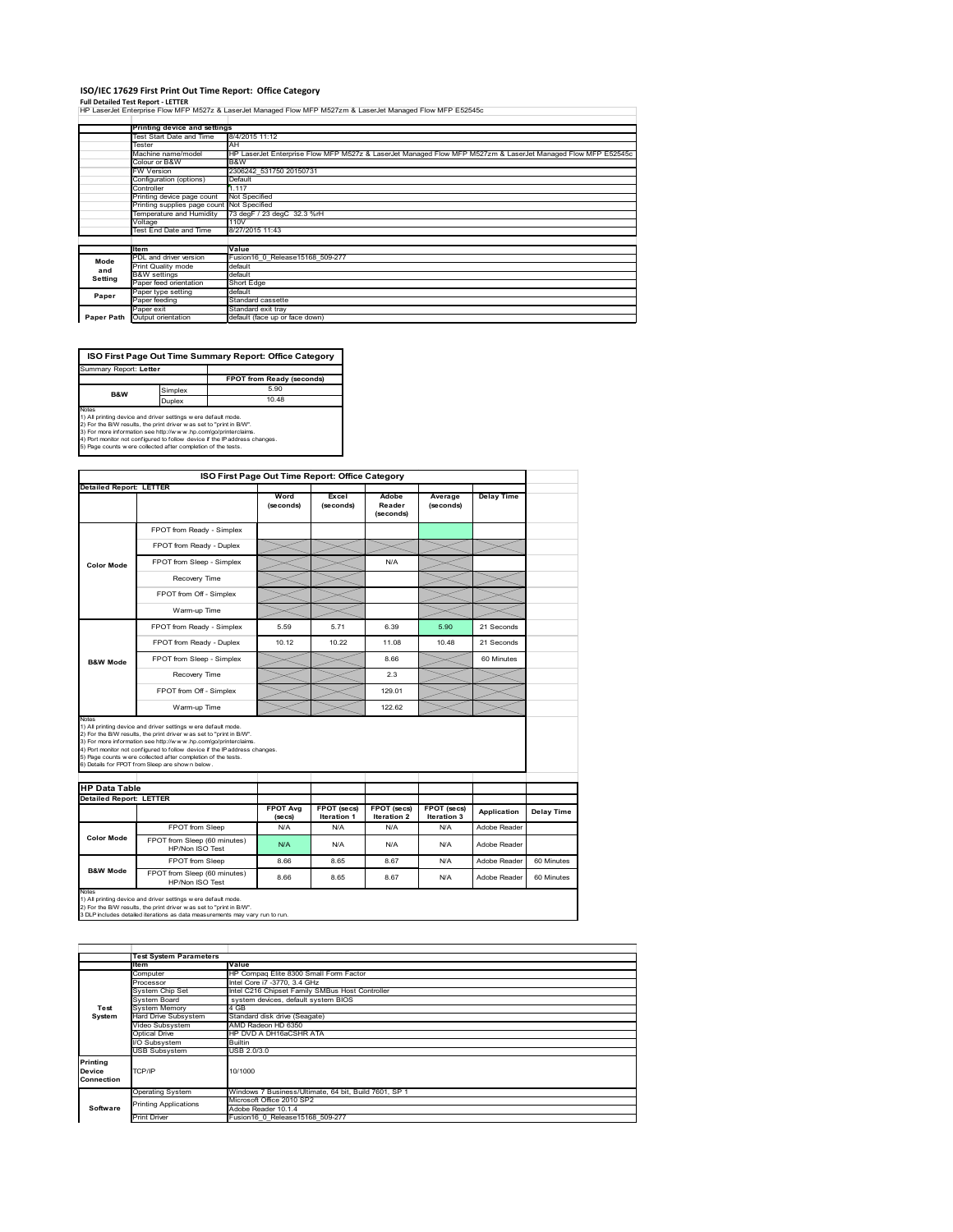#### **ISO/IEC 17629 First Print Out Time Report: Office Category**

**Full Detailed Test Report ‐ A4** HP LaserJet Enterprise Flow MFP M527z & LaserJet Managed Flow MFP M527zm & LaserJet Managed Flow MFP E52545c

|            | Printing device and settings               |                                                                                                              |
|------------|--------------------------------------------|--------------------------------------------------------------------------------------------------------------|
|            | Test Start Date and Time                   | 8/4/2015 11:12                                                                                               |
|            | Tester                                     | AH                                                                                                           |
|            | Machine name/model                         | HP LaserJet Enterprise Flow MFP M527z & LaserJet Managed Flow MFP M527zm & LaserJet Managed Flow MFP E52545c |
|            | Colour or B&W                              | B&W                                                                                                          |
|            | <b>FW Version</b>                          | 2306242 531750 20150731                                                                                      |
|            | Configuration (options)                    | Default                                                                                                      |
|            | Controller                                 | 1.117                                                                                                        |
|            | Printing device page count                 | Not Specified                                                                                                |
|            | Printing supplies page count Not Specified |                                                                                                              |
|            | Temperature and Humidity                   | 73 degF / 23 degC 32.3 %rH                                                                                   |
|            | Voltage                                    | 110V                                                                                                         |
|            | Test End Date and Time                     | 8/27/2015 11:43                                                                                              |
|            |                                            |                                                                                                              |
|            | <b>Item</b>                                | Value                                                                                                        |
| Mode       | PDL and driver version                     | Fusion16 0 Release15168 509-277                                                                              |
| and        | Print Quality mode                         | default                                                                                                      |
| Setting    | <b>B&amp;W</b> settings                    | default                                                                                                      |
|            | Paper feed orientation                     | Short Edge                                                                                                   |
| Paper      | Paper type setting                         | default                                                                                                      |
|            | Paper feeding                              | Standard cassette                                                                                            |
|            | Paper exit                                 | Standard exit tray                                                                                           |
| Paper Path | Output orientation                         | default (face up or face down)                                                                               |

**FPOT from Ready (seconds)** implex 5.67<br>uplex 10.67 Duplex **ISO First Page Out Time Summary Report: Office Category** Summary Report: A4 **B&W**

Notes<br>1) All printing device and driver settings were default mode.<br>2) For the BAV results, the print driver was set to "print in BAV".<br>3) For more information see http://www.hp.com/golprinterclaims.<br>4) Port monitor not co

|                      |                                                                                                                                                                                                                                                                                                                                                                                                             | ISO First Page Out Time Report: Office Category |                                   |                              |                            |                   |
|----------------------|-------------------------------------------------------------------------------------------------------------------------------------------------------------------------------------------------------------------------------------------------------------------------------------------------------------------------------------------------------------------------------------------------------------|-------------------------------------------------|-----------------------------------|------------------------------|----------------------------|-------------------|
| Detailed Report: A4  |                                                                                                                                                                                                                                                                                                                                                                                                             | Word<br>(seconds)                               | Excel<br>(seconds)                | Adobe<br>Reader<br>(seconds) | Average<br>(seconds)       | <b>Delay Time</b> |
|                      | FPOT from Ready - Simplex                                                                                                                                                                                                                                                                                                                                                                                   |                                                 |                                   |                              |                            |                   |
|                      | FPOT from Ready - Duplex                                                                                                                                                                                                                                                                                                                                                                                    |                                                 |                                   |                              |                            |                   |
| <b>Color Mode</b>    | FPOT from Sleep - Simplex                                                                                                                                                                                                                                                                                                                                                                                   |                                                 |                                   | N/A                          |                            |                   |
|                      | Recovery Time                                                                                                                                                                                                                                                                                                                                                                                               |                                                 |                                   |                              |                            |                   |
|                      | FPOT from Off - Simplex                                                                                                                                                                                                                                                                                                                                                                                     |                                                 |                                   |                              |                            |                   |
|                      | Warm-up Time                                                                                                                                                                                                                                                                                                                                                                                                |                                                 |                                   |                              |                            |                   |
|                      | FPOT from Ready - Simplex                                                                                                                                                                                                                                                                                                                                                                                   | 5.42                                            | 5.57                              | 6.02                         | 5.67                       | 21 Seconds        |
|                      | FPOT from Ready - Duplex                                                                                                                                                                                                                                                                                                                                                                                    | 11.00                                           | 10.40                             | 10.59                        | 10.67                      | 21 Seconds        |
| <b>B&amp;W Mode</b>  | FPOT from Sleep - Simplex                                                                                                                                                                                                                                                                                                                                                                                   |                                                 |                                   | 8.65                         |                            | 60 Minutes        |
|                      | Recovery Time                                                                                                                                                                                                                                                                                                                                                                                               |                                                 |                                   | 26                           |                            |                   |
|                      |                                                                                                                                                                                                                                                                                                                                                                                                             |                                                 |                                   |                              |                            |                   |
|                      | FPOT from Off - Simplex                                                                                                                                                                                                                                                                                                                                                                                     |                                                 |                                   | 127.70                       |                            |                   |
| Notes                | Warm-up Time                                                                                                                                                                                                                                                                                                                                                                                                |                                                 |                                   | 121.68                       |                            |                   |
| <b>HP Data Table</b> | 1) All printing device and driver settings w ere default mode.<br>2) For the B/W results, the print driver was set to "print in B/W".<br>3) For more information see http://www.hp.com/go/printerclaims.<br>4) Port monitor not configured to follow device if the IP address changes.<br>5) Page counts w ere collected after completion of the tests.<br>6) Details for FPOT from Sleep are show n below. |                                                 |                                   |                              |                            |                   |
| Detailed Report: A4  |                                                                                                                                                                                                                                                                                                                                                                                                             |                                                 |                                   |                              |                            |                   |
|                      |                                                                                                                                                                                                                                                                                                                                                                                                             | <b>FPOT Ava</b><br>(se cs)                      | FPOT (secs)<br><b>Iteration 1</b> | FPOT (secs)<br>Iteration 2   | FPOT (secs)<br>Iteration 3 | Application       |
|                      | FPOT from Sleep                                                                                                                                                                                                                                                                                                                                                                                             | N/A                                             | N/A                               | N/A                          | N/A                        | Adobe Reader      |
| <b>Color Mode</b>    | FPOT from Sleep (60 minutes)<br>HP/Non ISO Test                                                                                                                                                                                                                                                                                                                                                             | N/A                                             | N/A                               | N/A                          | N/A                        | Adobe Reader      |
|                      | FPOT from Sleep                                                                                                                                                                                                                                                                                                                                                                                             | 8.65                                            | 8.63                              | 8.66                         | N/A                        | Adobe Reader      |

1) All printing device and driver settings w ere default mode.<br>2) For the B/W results, the print driver w as set to "print in B/W".<br>3 DLP includes detailed iterations as data measurements may vary run to run.

|                                  | <b>Test System Parameters</b> |                                                       |  |  |  |
|----------------------------------|-------------------------------|-------------------------------------------------------|--|--|--|
|                                  | ltem                          | Value                                                 |  |  |  |
|                                  | Computer                      | HP Compaq Elite 8300 Small Form Factor                |  |  |  |
|                                  | Processor                     | Intel Core i7 -3770, 3.4 GHz                          |  |  |  |
|                                  | System Chip Set               | Intel C216 Chipset Family SMBus Host Controller       |  |  |  |
|                                  | System Board                  | system devices, default system BIOS                   |  |  |  |
| Test                             | System Memory                 | 4 GB                                                  |  |  |  |
| System                           | Hard Drive Subsystem          | Standard disk drive (Seagate)                         |  |  |  |
|                                  | Video Subsvstem               | AMD Radeon HD 6350                                    |  |  |  |
|                                  | Optical Drive                 | HP DVD A DH16aCSHR ATA                                |  |  |  |
|                                  | I/O Subsystem                 | <b>Builtin</b>                                        |  |  |  |
|                                  | <b>USB Subsystem</b>          | USB 2.0/3.0                                           |  |  |  |
| Printing<br>Device<br>Connection | TCP/IP                        | 10/1000                                               |  |  |  |
|                                  | <b>Operating System</b>       | Windows 7 Business/Ultimate, 64 bit, Build 7601, SP 1 |  |  |  |
|                                  | <b>Printing Applications</b>  | Microsoft Office 2010 SP2                             |  |  |  |
| Software                         |                               | Adobe Reader 10.1.4                                   |  |  |  |
|                                  | <b>Print Driver</b>           | Fusion16 0 Release15168 509-277                       |  |  |  |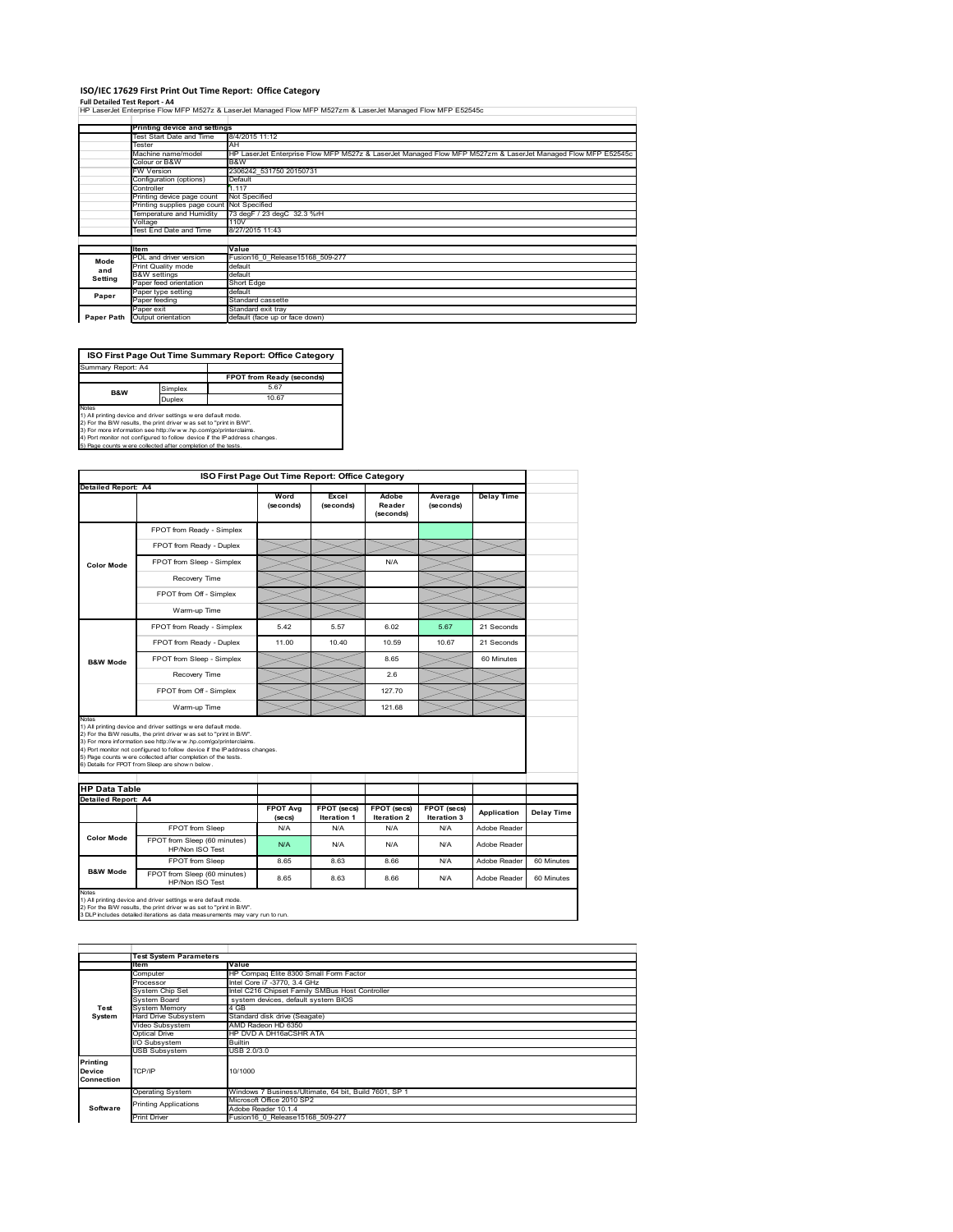## **ISO/IEC 29183 Copy Productivity Report**

## **Full Detailed Test Report ‐ LETTER**

HP LaserJet Enterprise Flow MFP M527z & LaserJet Managed Flow MFP M527zm & LaserJet Managed Flow MFP E52545c

|           | <b>Machine Setup Information</b>                                                                                                |                                                         |  |
|-----------|---------------------------------------------------------------------------------------------------------------------------------|---------------------------------------------------------|--|
|           | Test Start Date and Time 8/10/2015 16:06                                                                                        |                                                         |  |
|           | <b>Tester AH</b>                                                                                                                |                                                         |  |
|           | Machine name/model HP LaserJet Enterprise Flow MFP M527z & LaserJet Managed Flow MFP M527zm & LaserJet Managed Flow MFP E52545c |                                                         |  |
|           | Colour or B&W B&W                                                                                                               |                                                         |  |
|           |                                                                                                                                 | FW Version 2306242 531750 20150731                      |  |
|           | Configuration (options) Not Specified                                                                                           |                                                         |  |
|           |                                                                                                                                 | Temperature and Humidity 73 degF / 23 degC 32.3 %rH     |  |
|           | Test End Date and Time: 8/31/2015 15:15                                                                                         |                                                         |  |
|           |                                                                                                                                 |                                                         |  |
|           | Pre-set Item                                                                                                                    | <b>Pre-set Value</b>                                    |  |
|           | Output Resolution Default                                                                                                       |                                                         |  |
|           | Output Quality Default                                                                                                          |                                                         |  |
| Mode      |                                                                                                                                 | Copying Mode Colour for Colour and B&W for B&W          |  |
|           | Auto Density Adjustment Default                                                                                                 |                                                         |  |
|           |                                                                                                                                 | Collating function Set in Control Panel                 |  |
| Paper     | Paper Sending Direction Default                                                                                                 |                                                         |  |
|           | Paper Type Setting Default                                                                                                      |                                                         |  |
| Paper     | Paper Feeding Tray 2                                                                                                            |                                                         |  |
| Path      | Paper Exit Default                                                                                                              |                                                         |  |
|           |                                                                                                                                 | Face Up Exit Default (face down)                        |  |
|           | <b>Fixing Capability Default</b>                                                                                                |                                                         |  |
| Temporary | Image Quality Stability Default                                                                                                 |                                                         |  |
| Stop      | Capacity of Paper Default                                                                                                       |                                                         |  |
|           | Others None                                                                                                                     |                                                         |  |
|           |                                                                                                                                 |                                                         |  |
|           | Paper Manufacturer HP / Xerox                                                                                                   |                                                         |  |
| Paper     |                                                                                                                                 | Paper Weight 20lb / 75 g/m2                             |  |
|           | Paper Size Letter / A4                                                                                                          |                                                         |  |
|           |                                                                                                                                 | Paper type/name HP Multipurpose Ultra White / HP Office |  |

| Summary Report: Letter                                              |              |             |
|---------------------------------------------------------------------|--------------|-------------|
|                                                                     | <b>sFCOT</b> | sESAT (ipm) |
| B&W                                                                 | 6.2          | 45.9        |
| Notes<br>First Copy Out and Copy Speed measured using ISO/IEC 29183 |              |             |

First Copy Out and Copy Speed measured using ISO/IEC 29183,<br>excludes first set of test documents. For more information see<br>http://www.hp.com/go/printerclaims. Exact speed varies depending on<br>the system.configuration and do

|     |               |              |       | sEFTP (ipm) |                |             |
|-----|---------------|--------------|-------|-------------|----------------|-------------|
|     | <b>Target</b> | sFCOT (secs) | 1copy | 1copy+30sec | 1copy+4minutes | sESAT (ipm) |
|     | A             | 6.00         | 10.01 | 39.81       | 45.03          | 45.94       |
|     |               |              |       | 26 sets     | 196 sets       |             |
|     | B             | 6.19         | 9.69  | 39.84       |                | 45.91       |
|     |               |              |       | 26 sets     |                |             |
| B&W | C             | 6.18         | 9.71  | 39.59       |                | 45.91       |
|     |               |              |       | 26 sets     |                |             |
|     | D             | 6.11         | 9.81  | 39.83       |                | 45.89       |
|     |               |              |       | 26 sets     |                |             |
|     | Average       | 6.2          | 9.8   | 39.7        | 45.0           | 45.9        |

Notes<br>First Copy Out and Copy Speed measured using ISO/IEC 29183, excludes first set of test documents. For more information see<br>http://w w w.hp.com/go/printerclaims. Exact speed varies depending on the system configuratio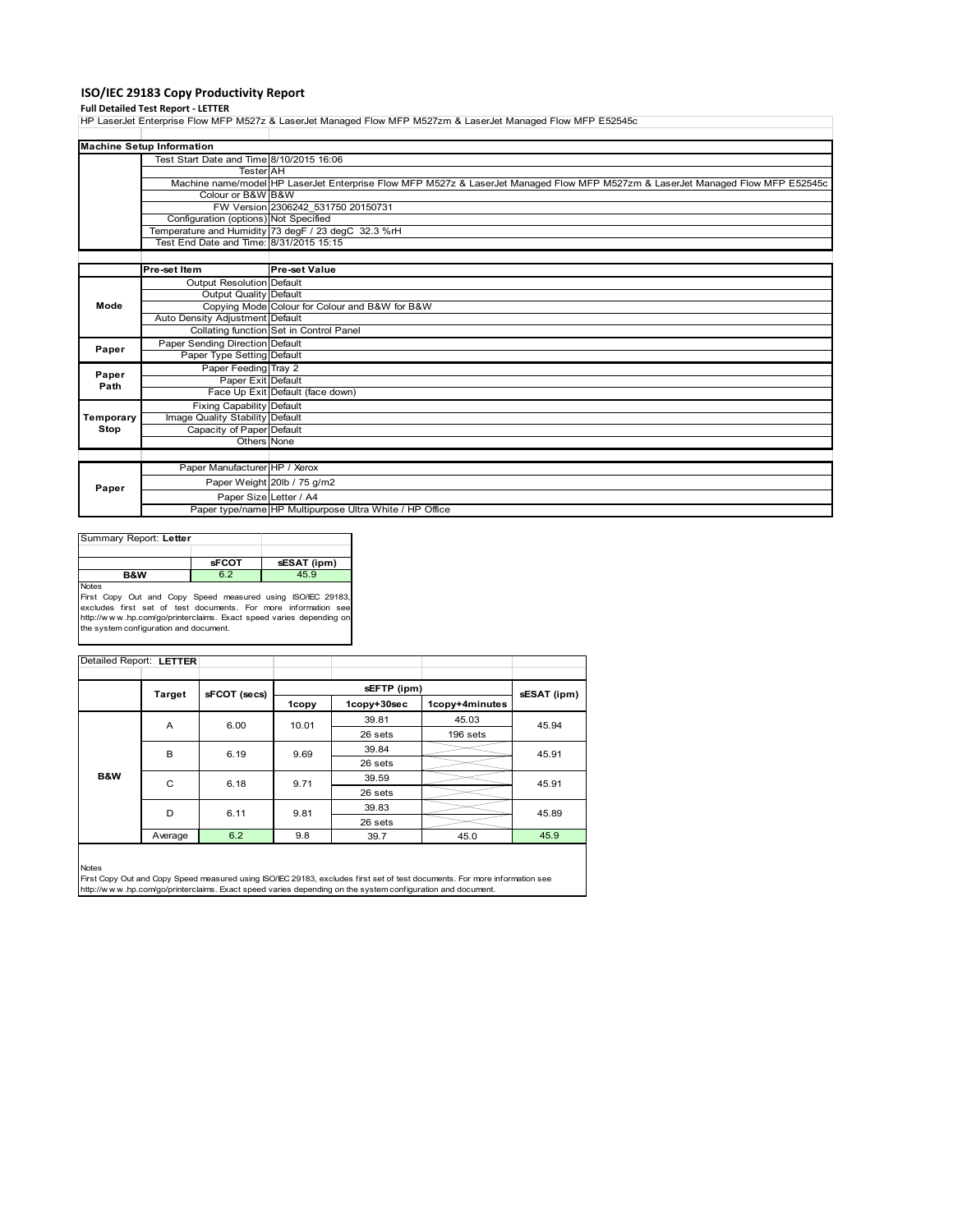# **ISO/IEC 29183 Copy Productivity Report**

**Full Detailed Test Report ‐ A4** HP LaserJet Enterprise Flow MFP M527z & LaserJet Managed Flow MFP M527zm & LaserJet Managed Flow MFP E52545c

|           | <b>Machine Setup Information</b>                                                                                                |                                                         |  |
|-----------|---------------------------------------------------------------------------------------------------------------------------------|---------------------------------------------------------|--|
|           | Test Start Date and Time 8/10/2015 16:06                                                                                        |                                                         |  |
|           | <b>Tester</b> AH                                                                                                                |                                                         |  |
|           | Machine name/model HP LaserJet Enterprise Flow MFP M527z & LaserJet Managed Flow MFP M527zm & LaserJet Managed Flow MFP E52545c |                                                         |  |
|           | Colour or B&W B&W                                                                                                               |                                                         |  |
|           |                                                                                                                                 | FW Version 2306242 531750 20150731                      |  |
|           | Configuration (options) Not Specified                                                                                           |                                                         |  |
|           |                                                                                                                                 | Temperature and Humidity 73 degF / 23 degC 32.3 %rH     |  |
|           | Test End Date and Time: 8/31/2015 15:15                                                                                         |                                                         |  |
|           |                                                                                                                                 |                                                         |  |
|           | Pre-set Item                                                                                                                    | <b>Pre-set Value</b>                                    |  |
|           | Output Resolution Default                                                                                                       |                                                         |  |
|           | Output Quality Default                                                                                                          |                                                         |  |
| Mode      |                                                                                                                                 | Copying Mode Colour for Colour and B&W for B&W          |  |
|           | Auto Density Adjustment Default                                                                                                 |                                                         |  |
|           |                                                                                                                                 | Collating function Set in Control Panel                 |  |
| Paper     | Paper Sending Direction Default                                                                                                 |                                                         |  |
|           | Paper Type Setting Default                                                                                                      |                                                         |  |
| Paper     | Paper Feeding Tray 2                                                                                                            |                                                         |  |
| Path      | Paper Exit Default                                                                                                              |                                                         |  |
|           |                                                                                                                                 | Face Up Exit Default (face down)                        |  |
|           | <b>Fixing Capability Default</b>                                                                                                |                                                         |  |
| Temporary | Image Quality Stability Default                                                                                                 |                                                         |  |
| Stop      | Capacity of Paper Default                                                                                                       |                                                         |  |
|           | Others None                                                                                                                     |                                                         |  |
|           |                                                                                                                                 |                                                         |  |
|           | Paper Manufacturer HP / Xerox                                                                                                   |                                                         |  |
| Paper     |                                                                                                                                 | Paper Weight 20lb / 75 g/m2                             |  |
|           | Paper Size Letter / A4                                                                                                          |                                                         |  |
|           |                                                                                                                                 | Paper type/name HP Multipurpose Ultra White / HP Office |  |

| Summary Report: A4                                                                                                                                                                                                                                             |              |             |
|----------------------------------------------------------------------------------------------------------------------------------------------------------------------------------------------------------------------------------------------------------------|--------------|-------------|
|                                                                                                                                                                                                                                                                | <b>sFCOT</b> | sESAT (ipm) |
| <b>B&amp;W</b>                                                                                                                                                                                                                                                 | 6.3          | 43.3        |
| <b>Notes</b><br>First Copy Out and Copy Speed measured using ISO/IEC 29183,<br>excludes first set of test documents. For more information see<br>http://www.hp.com/go/printerclaims. Exact speed varies depending on<br>the system configuration and document. |              |             |

| Detailed Report: A4 |         |              |         |             |                |             |  |
|---------------------|---------|--------------|---------|-------------|----------------|-------------|--|
|                     | Target  | sFCOT (secs) |         | sEFTP (ipm) |                | sESAT (ipm) |  |
|                     |         |              | 1copy   | 1copy+30sec | 1copy+4minutes |             |  |
|                     | A       | 6.15         | 9.76    | 37.63       | 42.49          | 43.39       |  |
|                     |         |              | 25 sets | 186 sets    |                |             |  |
|                     | B       | 6.27         | 9.57    | 37.53       |                | 43.38       |  |
|                     |         |              |         | 25 sets     |                |             |  |
| B&W                 | C       | 6.20         | 9.67    | 37.62       |                | 43.34       |  |
|                     |         |              |         | 25 sets     |                |             |  |
|                     | D       | 6.25         | 9.59    | 37.86       |                | 43.38       |  |
|                     |         |              |         | 25 sets     |                |             |  |
|                     | Average | 6.3          | 9.6     | 37.6        | 42.4           | 43.3        |  |
| .                   |         |              |         |             |                |             |  |

Notes<br>First Copy Out and Copy Speed measured using ISO/IEC 29183, excludes first set of test documents. For more information see<br>http://www.hp.com/go/printerclaims. Exact speed varies depending on the system configuration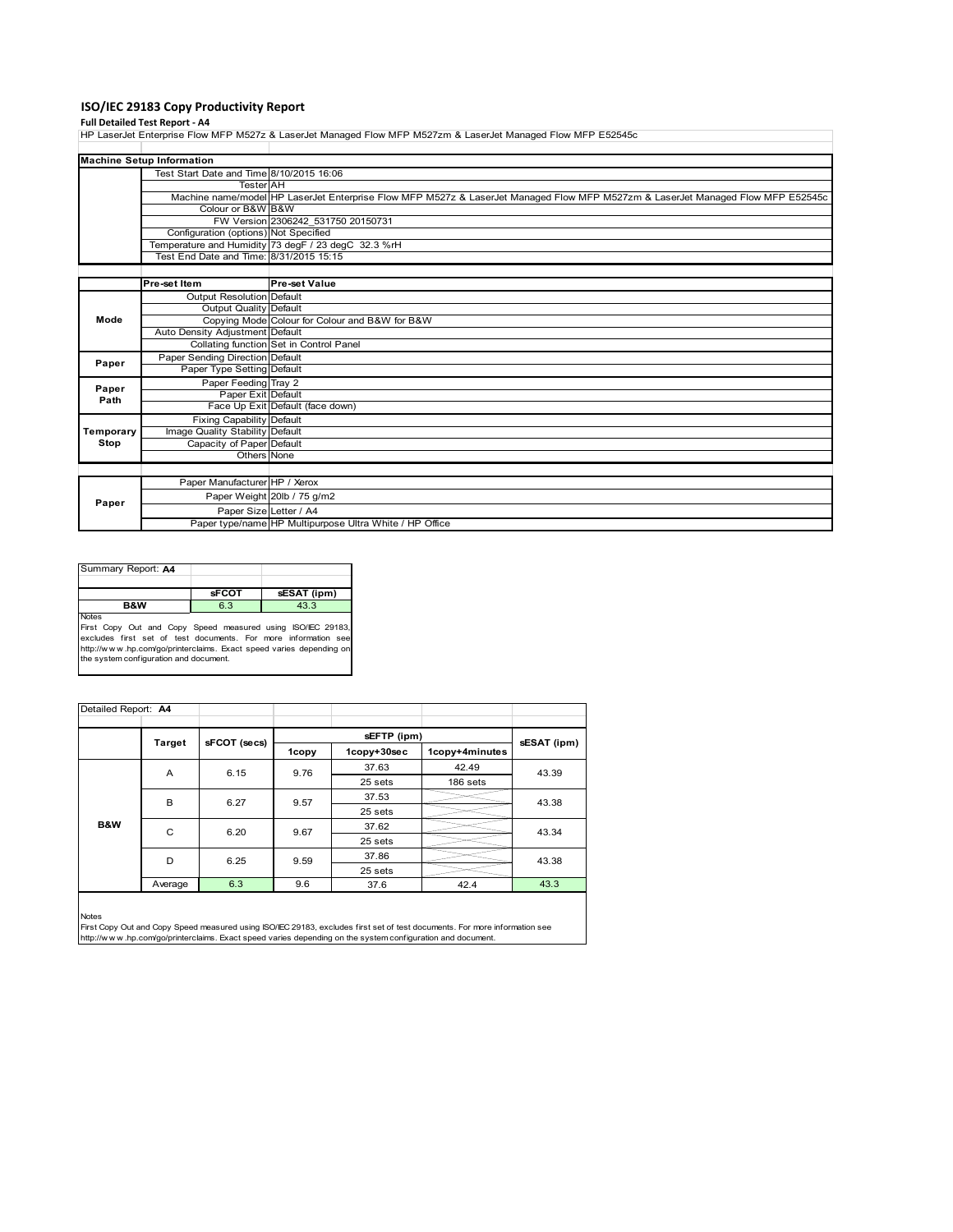## **ISO/IEC 24735 Copy Productivity Report**

**Full Detailed Test Report ‐ LETTER**

| <b>Machine Setup Information</b>         |                                                                                                                                 |
|------------------------------------------|---------------------------------------------------------------------------------------------------------------------------------|
| Test Start Date and Time 8/25/2015 15:30 |                                                                                                                                 |
| <b>Tester</b> AH                         |                                                                                                                                 |
|                                          | Machine name/model HP LaserJet Enterprise Flow MFP M527z & LaserJet Managed Flow MFP M527zm & LaserJet Managed Flow MFP E52545c |
| Colour or B&W B&W                        |                                                                                                                                 |
|                                          | FW Version 2306242 531750 20150731                                                                                              |
| Configuration (options) Not Specified    |                                                                                                                                 |
|                                          | Temperature and Humidity 73 degF / 23 degC 32.3 %rH                                                                             |
| Test End Date and Time: 8/27/2015 7:38   |                                                                                                                                 |
|                                          |                                                                                                                                 |
| Pre-set Item                             | <b>Pre-set Value</b>                                                                                                            |
| Output Resolution Default                |                                                                                                                                 |
| Output Quality Default                   |                                                                                                                                 |
| Copying Mode Default                     |                                                                                                                                 |
| Auto Density Adjustment Default          |                                                                                                                                 |
|                                          | Collating function Activated (if not activated in default mode)                                                                 |
| Paper Sending Direction Default          |                                                                                                                                 |
| Paper Type Setting Default               |                                                                                                                                 |
|                                          | Paper Feeding Standard cassette                                                                                                 |
|                                          | Paper Exit Standard exit tray                                                                                                   |
| Face Up Exit Default                     |                                                                                                                                 |
| <b>Fixing Capability Default</b>         |                                                                                                                                 |
| Image Quality Stability Default          |                                                                                                                                 |
| Capacity of Paper Default                |                                                                                                                                 |
|                                          | Others Default                                                                                                                  |
|                                          |                                                                                                                                 |
| Paper Manufacturer HP / Xerox            |                                                                                                                                 |
|                                          | Paper Weight 20lb / 75 g/m2                                                                                                     |
|                                          | Paper Size Letter / A4                                                                                                          |

| <b>ISO/IEC 24735 Copy Productivity Report</b> |                 |                                                     |            |                   |                  |                 |  |  |  |
|-----------------------------------------------|-----------------|-----------------------------------------------------|------------|-------------------|------------------|-----------------|--|--|--|
| Detailed Report: LETTER                       |                 |                                                     |            |                   |                  |                 |  |  |  |
|                                               | Copying<br>Mode | FSOT (secs)                                         | EFTP (ipm) |                   |                  | ESAT (ipm)      |  |  |  |
|                                               |                 | 1 set only                                          | 1 set only | $1$ set $+30$ sec | 1 set $+$ 4min   | $1$ set + 30sec |  |  |  |
| <b>Color Mode</b>                             | 1:1             |                                                     | (1 set)    |                   |                  |                 |  |  |  |
|                                               | 1:2             |                                                     | (1 set)    |                   |                  |                 |  |  |  |
|                                               | 2:2             |                                                     | $1$ set)   |                   |                  |                 |  |  |  |
| <b>B&amp;W</b> mode                           | 1:1             | 13.66                                               | 17.56      | 38.29<br>8 sets   | 44.37<br>50 sets | 45.91           |  |  |  |
|                                               | 1:2             | 17.69                                               | 13.56      | 28.98<br>7 sets   |                  | 37.16           |  |  |  |
|                                               | 2:2             | 17.07                                               | 14.06      | 29.14<br>6 sets   |                  | 37.04           |  |  |  |
| <b>Notes</b>                                  |                 | Reports located: http://www.hp.com/go/printerclaims |            |                   |                  |                 |  |  |  |